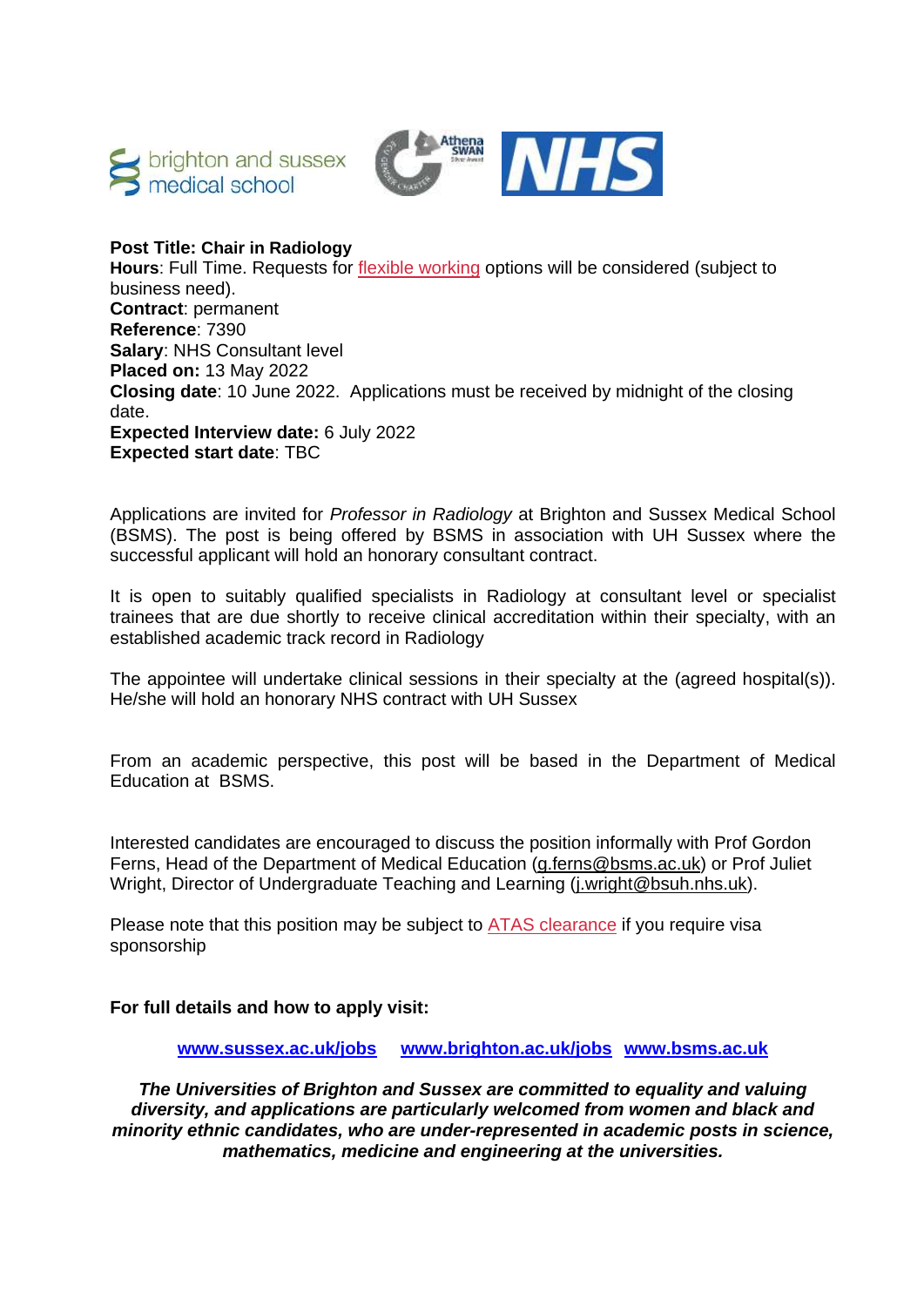



**Department/Unit: Department of Medical Education**

**Locations: Falmer**

**Job title: Chair in Radiology**

**Job reference:**

**Grade: Consultant level** 

**Terms and conditions:** 

**The post** The post is being offered by BSMS in association with UH Sussex where the successful applicant will hold an honorary consultant contract. It is open to suitably qualified specialists in Radiology at consultant level or specialist trainees that are due shortly to receive clinical accreditation within their specialty with an established academic track record in Radiology

### **Clinical activities**

[The postholder will undertake clinical sessions in their specialty at the ( agreed hospital(s)). He/she will hold an honorary NHS contract with UH Sussex. This is an internal appointment, inviting an existing UHS clinician to apply for this role comprising 5 medical school PAs with the expectation that the successful candidate will release clinical PAs to take up the Chair and continue to provide clinical PAs under their existing arrangement with UHS.

Job plans would be agreed with the Clinical Director to agree how the 5 university PAs will be incorporated into the job plan.

Where appropriate, matters relating to honorary clinical contracts, accreditation and on-going clinical practice will be discussed with the successful candidate. We anticipate that the post-holder will join the BSMS Department of Medical Education but additional academic affiliations can be agreed as appropriate with the successful candidate.

# **Academic activities**

From an academic perspective, this post will be based in the Department of Medical Education at BSMS.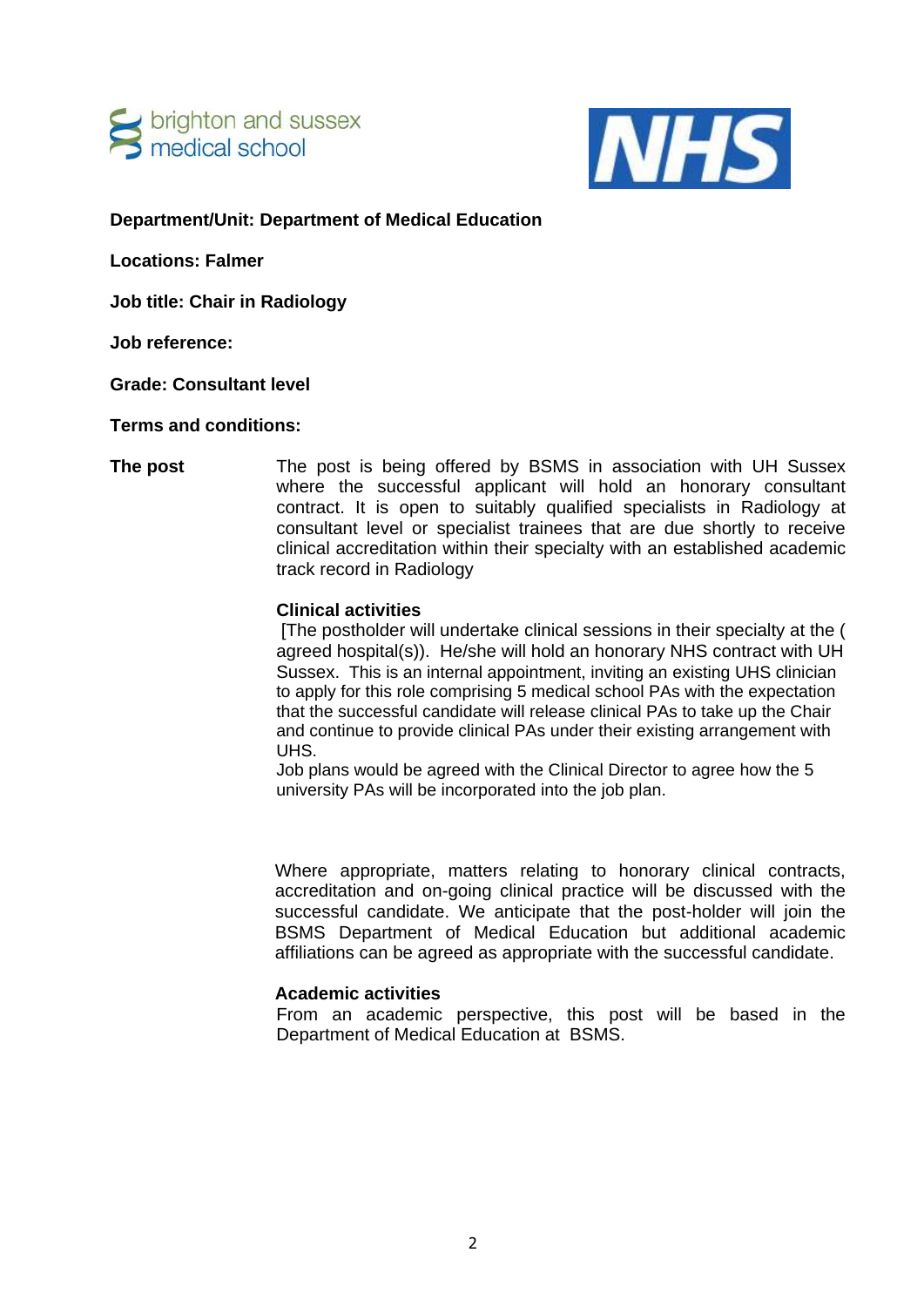# **Job description: Academic accountabilities and responsibilities**

Within BSMS the post-holder will be responsible to the Head of Department and Director of Undergraduate Teaching and Learning for the following:

### **Principal accountabilities**

- 1. To provide academic leadership at School and University level in the design and delivery of innovative and high-quality teaching programme and education strategy.
- 2. To engage in high-quality pedagogic research activity resulting in high-quality publication outputs.
- 3. To provide guidance, support and mentoring to junior members of staff working in the same or cognate research areas.
- 4. To play a key role in supporting the management activities of the School and University, and to undertake a significant School directorship role if required.

### **Key responsibilities**

#### **1. Teaching and student support**

- 1.1 Lead the innovative design, development and delivery of the overall curricula.
- 1.2 Develop the quality assurance framework within the University's overall framework e.g. for the validation and re-validation of courses.
- 1.3 Regularly review and update course content and teaching materials, ensuring that they remain up-to-date and relevant, incorporating advances in the subject area and utilising appropriate technology.
- 1.4 Set, mark, and assess work and examinations; select appropriate assessment instruments and criteria; and provide constructive and comprehensive feedback to students.
- 1.5 Act as a champion for innovative teaching and technology-enhanced learning.
- 1.6 Actively maintain an understanding of appropriate pedagogy in the subject area.
- 1.7 Provide academic leadership and inspiration to those teaching within subject area.
- 1.8 Supervise PhD students and/or externally-funded post doctoral staff.
- 1.9 Undertake and complete administrative duties required in the professional delivery of teaching.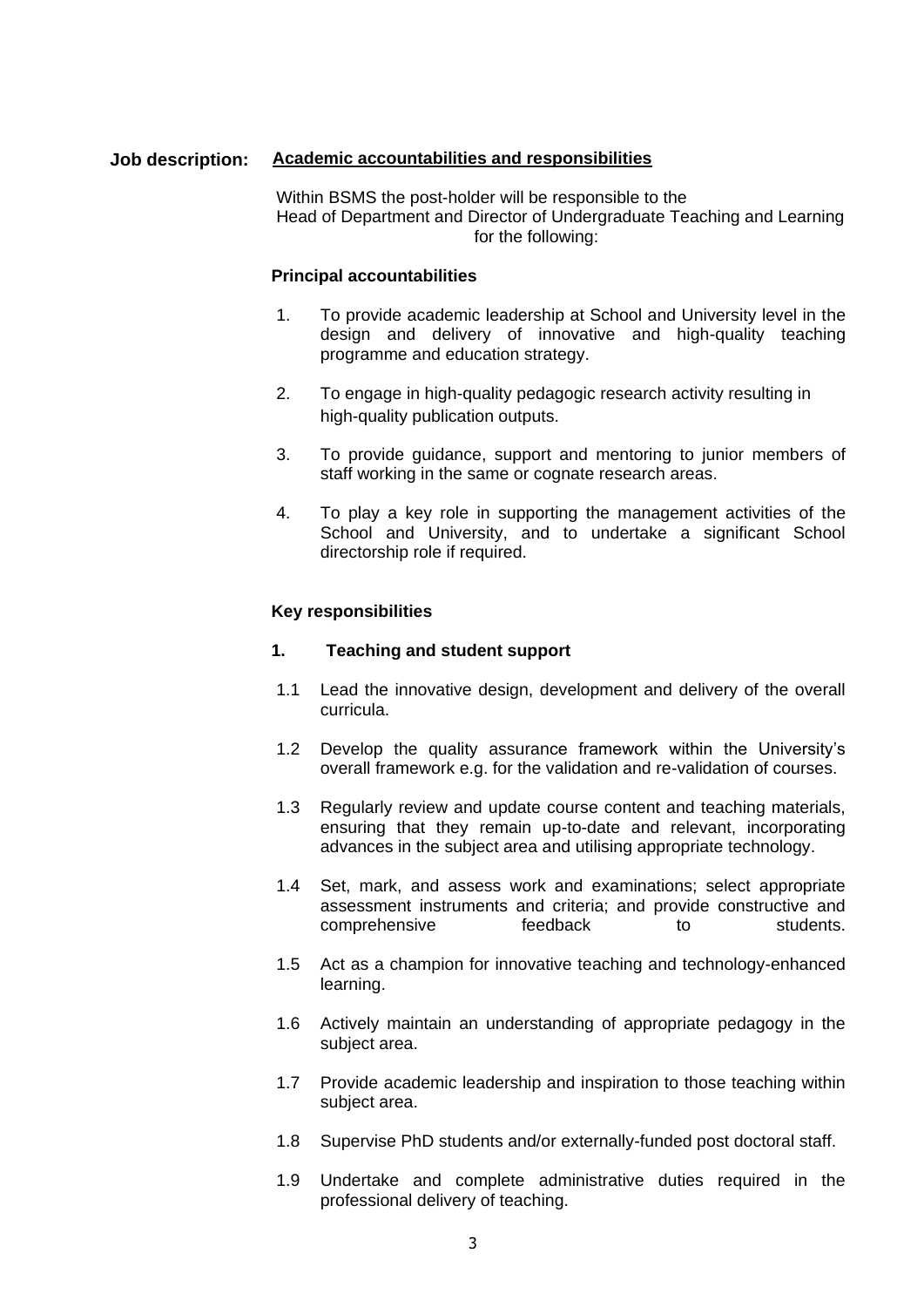- 1.10 Undertake academic advising duties, and provide first-line support for sensitive issues, referring on as appropriate to services providing further assistance.
- 1.11 Adopt an approachable and accessible attitude towards students, offering office hours, informal advice etc.

# **2. Research, scholarship and enterprise**

- a. Identify and develop medical education research objectives, and proposals for own or joint research.
- b. To engage in high-quality medical education research activity resulting in high-quality publications.
- c. Make presentations at national or international conferences or exhibit work in other appropriate events of a similar standing, and identify ways to disseminate research outputs informally via the internet, the media and other forms of public engagement.
- d. Actively build internal and external contacts, and play a key role in internal networks and relevant external networks in order to, for example secure student placements, and build relationships for future activities.
- e. Develop links with external contacts such as other educational bodies, businesses, the public sector, and professional bodies to foster collaboration and potentially generate a source of income.
- f. Play a role in a relevant national professional body or recognised events.
- g. Continually update knowledge and understanding in field or specialism, and engage in continuous professional development.
- h. Conduct risk assessments and take responsibility for the health and safety of others, if required.

#### **3. Contribution to school and university**

- a. Attend and contribute to School meetings.
- b. Contribute to the overall management of the School in areas such as budget management and business planning, as required.
- c. Contribute to School-level strategic planning, and University-level strategic planning processes if required.
- d. Engage in activities beyond day-to-day teaching duties, for example Admissions Days.
- e. Assist with undergraduate and postgraduate recruitment.
- f. Chair and/or play a key role in School or University working groups or committees, as required.
- g. Undertake an administrative or organisational role within the School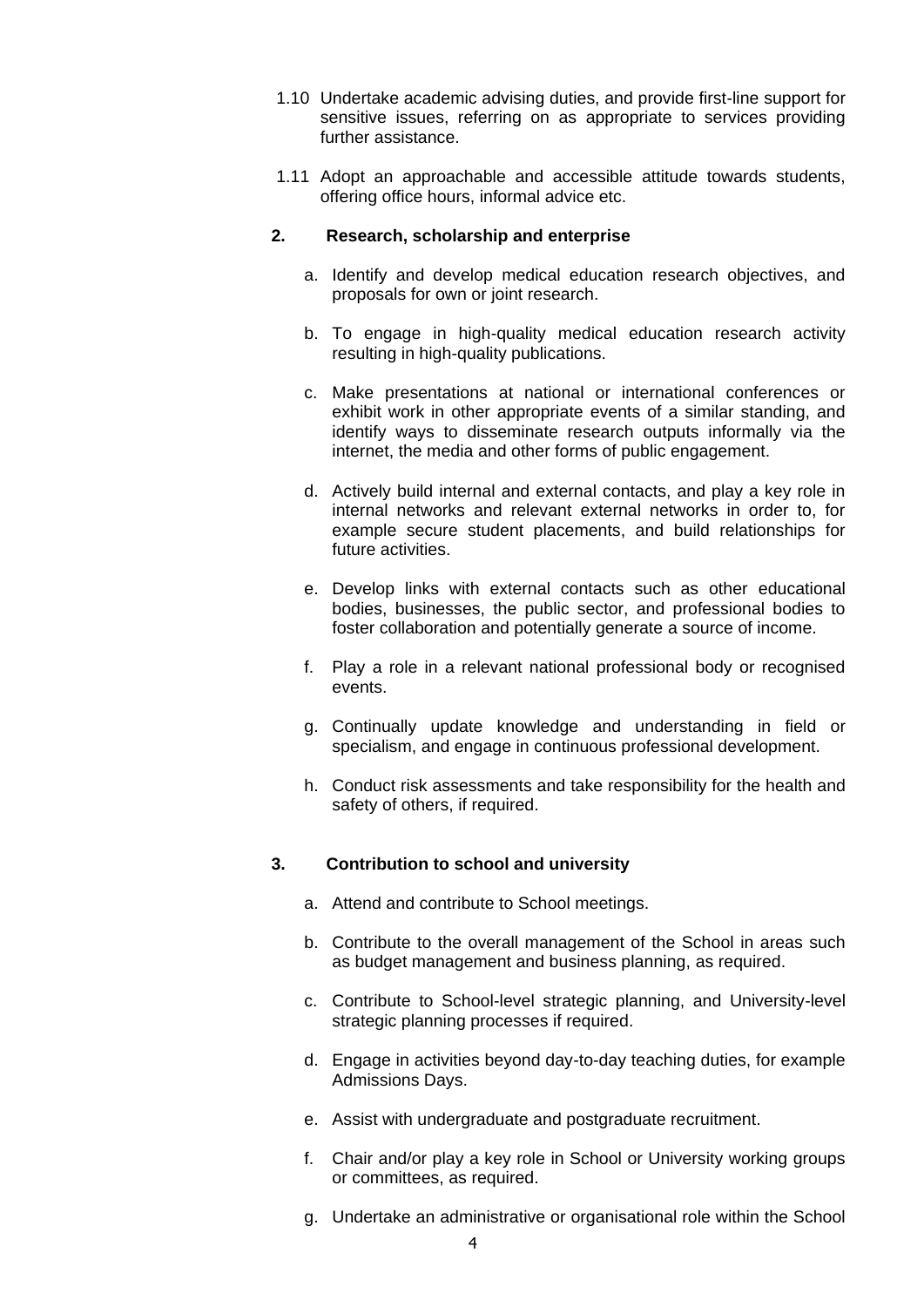e.g. Library Representative, Year Tutor, Exam Board Chair, or personal/academic tutoring.

- h. Advise and provide support to less experienced colleagues, and conduct Performance and Development Reviews, as required.
- i. Undertake additional administrative duties, as required by the Head of School.

#### **4. Role-specific duties**

Within BSMS the post-holder will be responsible to the Head of the Department of Medical Education and the Director of Undergraduate Teaching and Learning for the following and will work collaboratively with the Clinical Lead for Medical Imaging Education

- a. To lead a root and branch review of the teaching and assessment of medical imaging across all 5 years of the BSMS programme, in light of Outcomes for graduates 2018 and the requirement of the Medical Licensing Assessment, required for the award of a primary medical qualification from 2024.
- b. To innovative and enhance our medical imaging programme such that it supports and fully integrates into each module of the course. Extending from anatomy in the early years, through the subsequent teaching of the pathophysiological basis of clinical medicine, and finally into preparation for practice and clinical management.

To design and develop teaching methods and learning recourses to ensure a first class blended medical imaging programme, delivered to an expanded student cohort of 200 students per year, learning in placements across East and West Sussex.

- c. To support BSMS in integrating medical imaging in key curricula changes to enable student learning in the care of growing numbers of patients with multiple morbidities.
- d. To support BSMS in ensuring the course support students in lifelong learning, such that they develop the skills to remain up to date with developments in medical practice, in the sustainability of healthcare and trends in disease at population level.
- e. To ensure BSMS medical imaging curriculum innovations are introduced in partnership with the assessment team and the introduction of the Medical Licensing Assessment for final year students.
- f. To support partner NHS trusts and new placement providers in delivering the highest educational standards and excellence in medical imaging.
- g. To represent BSMS at local, regional and national meetings relevant to medical education with internal and external bodies, and develop leadership in this domain.
- h. Work with other colleagues to develop and deliver the Learning and Teaching Strategy of the School
- i. Attend relevant meetings concerned with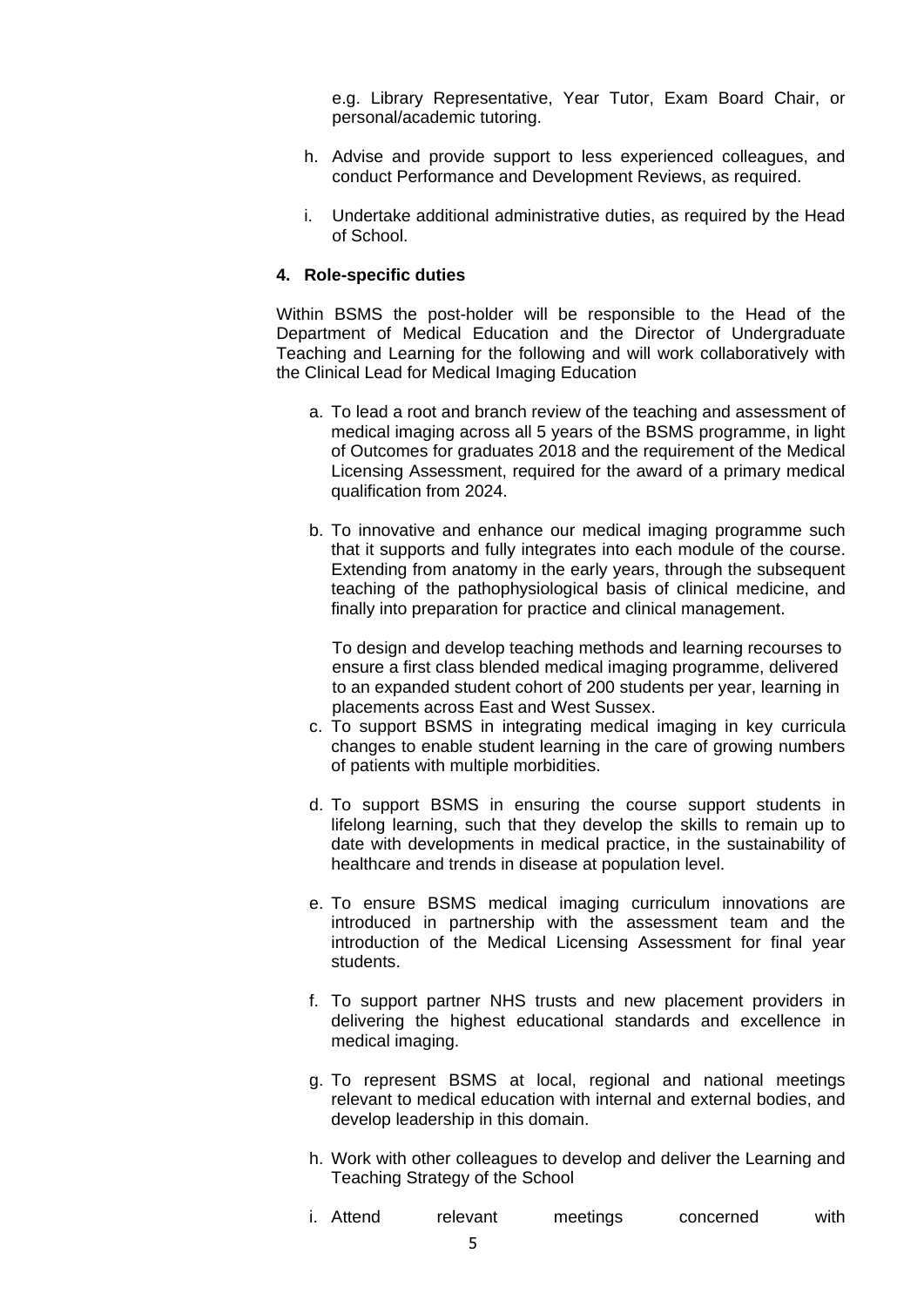undergraduate/postgraduate curriculum management and development including visits from the General Medical Council and other internal or external bodies.

- j. Support teachers in their teaching and use of new teaching strategies to improve student learning.
- k. To contribute to the peer observation of teaching for BSMS
- l. Contribute to the overall students' experience at BSMS with a focus on effective teaching and feedback on assessment /performance.
- m. Develop and deliver a programme of research in medical education acting as project leader. We would anticipate the appointee developing close academic links with existing faculty, enabling us to consolidate further our existing strengths. This may involve leading and line-managing the staff including their recruitment, probation, mentoring, performance review and staff development; managing the budget, and taking responsibility for the delivery of the programme.

# **Indicative performance criteria**

- 1. Evidence of quality in teaching and learning demonstrated in a range of measures, including student satisfaction; of thoughtful and effective innovation in the development of new courses and/or programmes; and of leadership in the promotion of teaching and learning in the subject.
- 2. Proven innovative teaching practice, typically adopted as bestpractice within the institution.
- 3. Evidence of providing, or demonstrable potential to provide academic leadership, development, mentoring and career management advice for colleagues, research assistants and students in the area of teaching and learning.
- 4. A record of consistent involvement in external examining at research-intensive universities, and other forms of engagement in upholding academic standards.
- 5. Leadership of a national subject association.
- 6. Evidence of commitment to improving the student experience and/or leadership of a major change project designed to improve the student experience.
- 7. Academic distinctions (e.g. academic awards; editorship of, or refereeing for, journals; grant reviewer for awarding bodies; services for learned societies; election to Fellowships).
- 8. External and visiting appointments.
- 9. Influence on the formulation of policy.
- 10. Advancement of the discipline through a distinctive contribution to intellectual leadership, professional, clinical or vocational practice.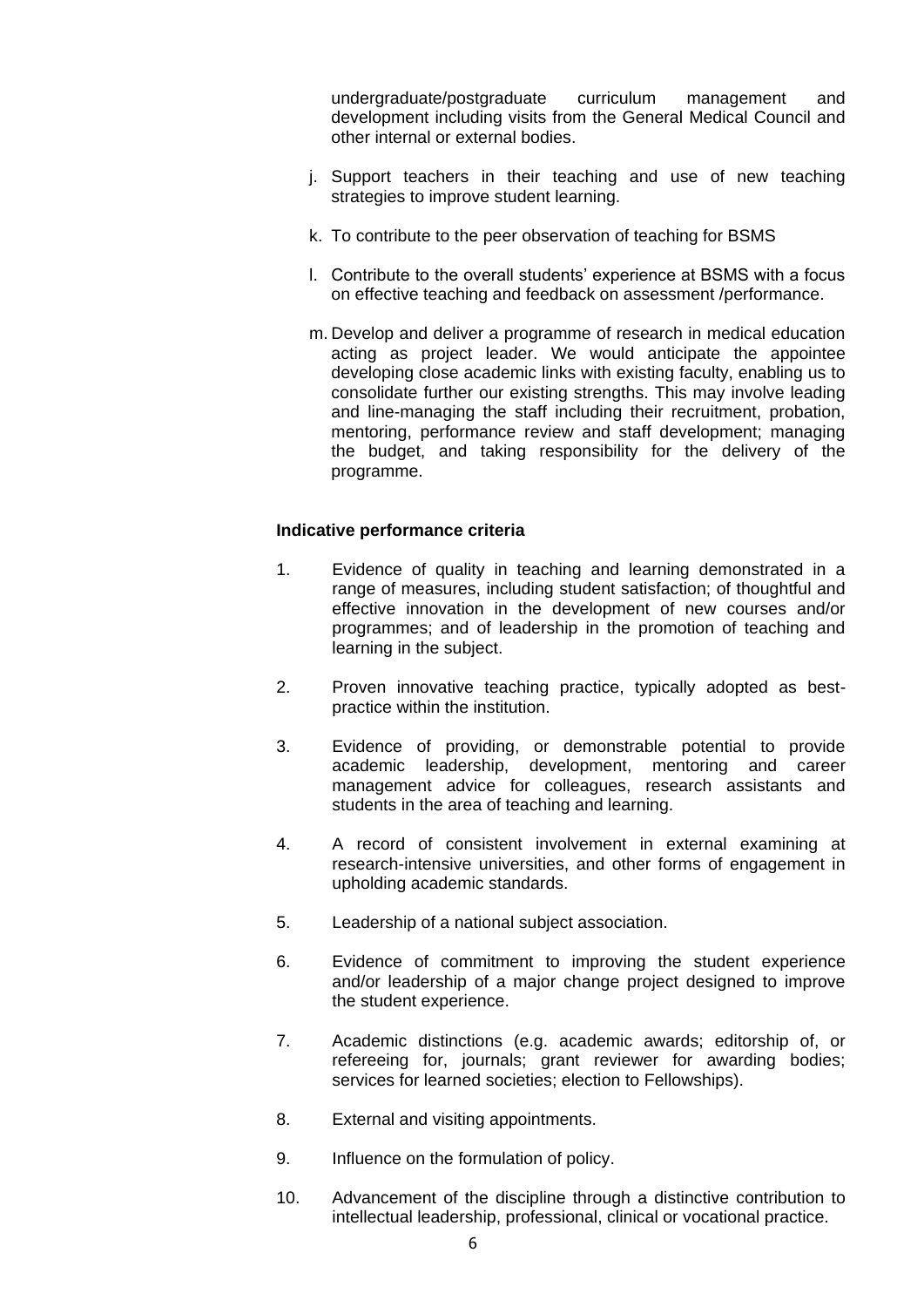- 11. Evidence of enhancing the international standing and profile of the School and University.
- 12. A sustained contribution to the delivery of University and/or School strategy.
- 13. Evidence of exceptional collegiality.
- 14. A leadership role within the University, creating significant performance improvement.
- 15. External and visiting appointments.
- 16. Influence on the formulation of policy.
- 17. Advancement of the discipline through a distinctive contribution to intellectual leadership, professional, clinical or vocational practice.
- 18. Evidence of enhancing the international standing and profile of the School and University.
- 19. A sustained contribution to the delivery of University and/or School strategy.
- 20. Evidence of exceptional collegiality.
- 21. A leadership role within the University, creating significant performance improvement.

#### **Clinical accountabilities and responsibilities**

This a full-time clinical academic post attracting 10 programmed activities. It is recognised that candidates for this post could come from a range of specialist academic and clinical disciplines within radiology. As for any clinical academic post, it will be necessary for detailed discussions to take place between the Trust and the successful candidate to determine the nature of any clinical contract

With regard to any clinical duties and responsibilities the post-holder will be responsible to the Medical Director UH Sussex through the Chief of Medicine.

The post-holder will develop partnerships and identify opportunities for joint working between BSMS, other academic units within the Universities of Brighton and Sussex and partner NHS Trusts.

The successful candidate will be encouraged to utilise the full quota of study leave to pursue his/her continued medical education and will be required to register with the appropriate Royal College for CPD purposes and to assure his/her continued revalidation with UH Sussex NHS Trust and Registration with Licence to Practise with the GMC.

This job description sets out the duties of the post(s) at the time it was drawn up. Such duties may vary from time to time without changing the general character of the duties or level of responsibility entailed. Such variations are a common occurrence and cannot of themselves justify a reconsideration of the grading of the post.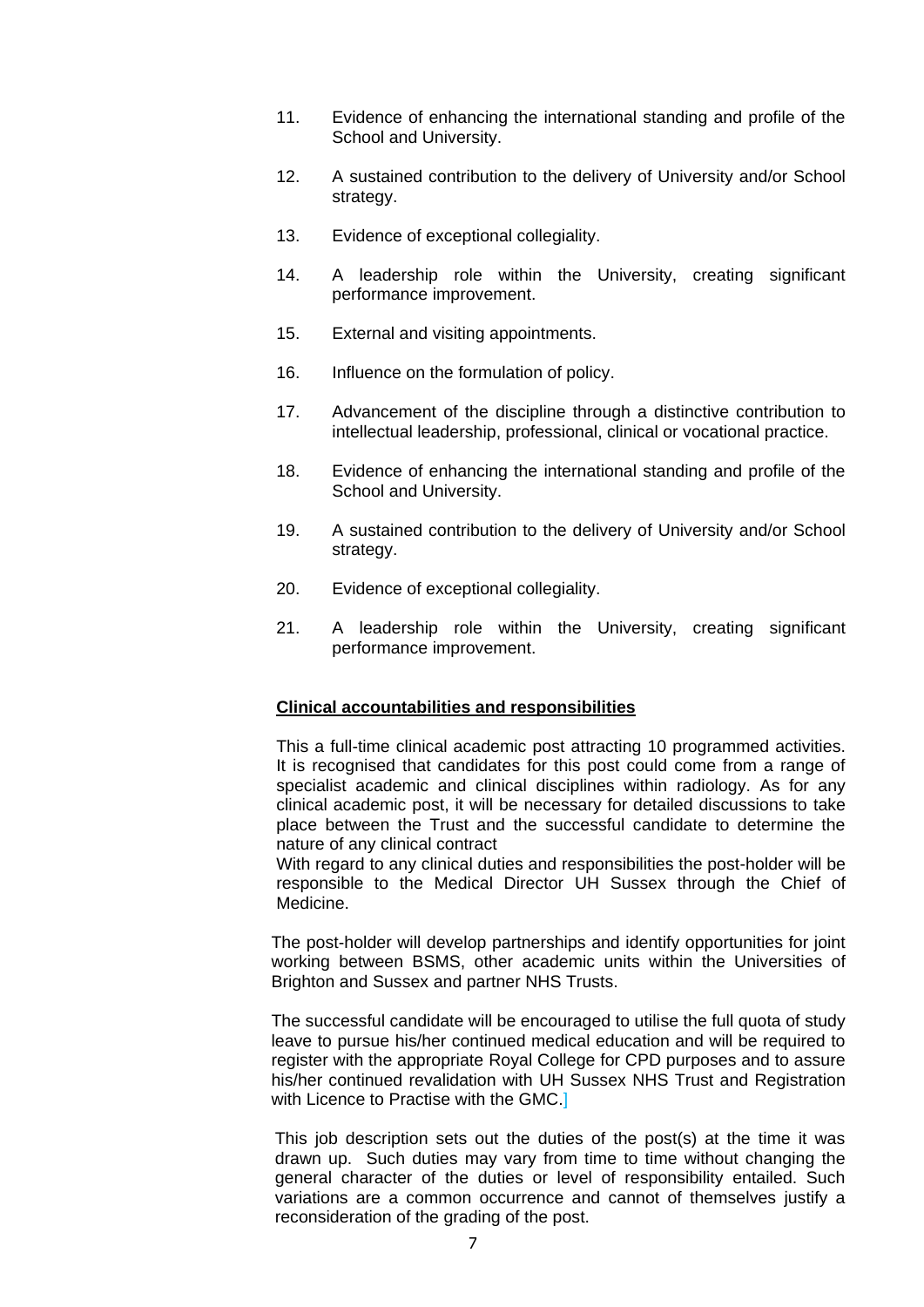# **Essential role-specific criteria (including clinical criteria)**

- NHS Consultant/Senior trainee in Radiology
- Primary UK medical qualification (or equivalent)
- Appropriate postgraduate medical qualification (eg MRCP or equivalent)
- In current clinical practice and on GMC register with current licence to practise.
- Postgraduate degree at Doctorate level, with evidence of peerreviewed publications in medical education and/or applicant's medical specialty
- Evidence of grant income to support research
- Undergraduate and postgraduate education experience in teaching, learning and assessment with understanding of appropriate pedagogy
- Satisfactory enhanced level Disclosure and Barring Service check

#### **The appointment process** An initial selection of candidates will be made on the basis of applications against the person specification criteria outlined above.

**For purposes relating to the Data Protection Act applicants are asked to complete and sign a 1) Clinical Academic application form if medically qualified or a standard Academic application form if not medically qualified, and forward this document along with their written application.**

Applicants are also invited to submit a written application including**: 2)** curriculum vitae, **3)** with supporting statement (as described below), and **4)** to nominate three referees (names, positions and addresses) who are able to comment on the applicant's suitability for the position. One of these referees should be the applicant's current employer.

**Curriculum**  Curriculum vitae should contain at least the following details:

**vitae**

### **Personal details**

Name, home and office addresses including telephone numbers and email addresses.

### **Higher education**

Name of institution(s) and dates attended, full or part-time attendance, subjects studied, qualifications obtained.

### **Institutional or professional membership**

Involvement, institution(s) and date of admission, and positions of responsibility.

### **Employment history**

Employment history should be in chronological order. If periods of employment are not consecutive it would be helpful if details of activity in the intervening period could be included even if these have been covered in other sections, eg periods of full-time study.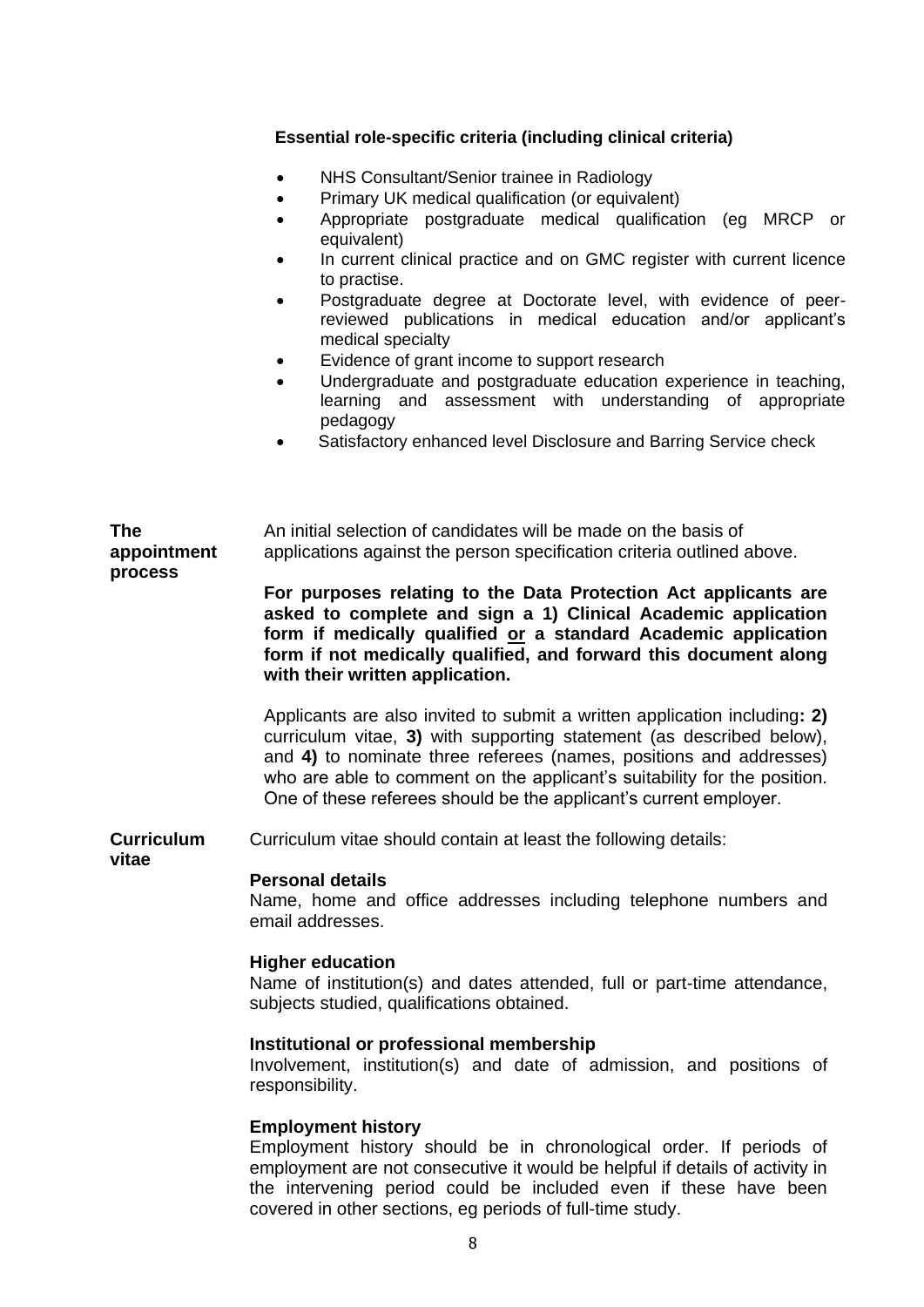# **Research/consultancy**

Interests and outcomes including publications and research funding obtained within the last five years. Please include details of the funding body, the duration of the research grant and the title of the project.

## **Teaching experience**

Experience of teaching undertaken within the last five years including the titles and levels of the courses taught and the institutions at which these were taught.

Experience of postgraduate research students supervised including the number of students and their degree outcome.

# **Bibliography**

This should list in separate sections:

- (a) papers published in peer-reviewed journals
- (b) review articles and invited submissions
- (c) books and book chapters
- (d) scientific correspondence
- (e) patents awarded or applied for.

Details of abstracts or conference proceedings are not required. Your five most notable publications should be marked with an asterisk.

**Supporting statement** In a supporting statement of not more than one page, applicants should relate their previous experience to the current post.

**Administrative**  Your application form should be attached to a written application to **details** assist in administering the selection process. Any additional information we should be aware of in relation to your application should be supplied by covering letter.

- **Enclosures** a) [BSMS undergraduate prospectus](http://www.bsms.ac.uk/undergraduate/our-prospectus/)
	- b) Undergraduate prospectuses of the [University of Brighton](http://www.brighton.ac.uk/prospectus/index.php?PageId=30) and the [University of Sussex;](http://www.sussex.ac.uk/study/prospectus)
	- c) [BSMS Postgraduate Taught](https://www.bsms.ac.uk/postgraduate/index.aspx) prospectus
	- d) [BSMS magazine](http://www.bsms.ac.uk/about/news/) (most recent hard copy available on request)

f) Organisational structure charts for BSMS (available on request);

g) Brighton and Sussex University Hospitals NHS Trust – Guide to Clinical

- Services (available on request):
- h) Recruitment monitoring and information pro forma (on application form).

**Brighton and Sussex Medical School and partners Brighton and Sussex Medical School** is an equal partnership between the Universities of Sussex and Brighton together with NHS organisations throughout the South East region. Find out more at: [bsms.ac.uk/about](file:///C:/Users/er331/AppData/Local/Microsoft/Windows/INetCache/Juliet.Wright/AppData/Local/Microsoft/Windows/INetCache/Content.Outlook/AppData/Local/Microsoft/Windows/INetCache/Content.Outlook/AppData/Local/Microsoft/Windows/INetCache/bsms6340/AppData/Local/Microsoft/Windows/Temporary%20Internet%20Files/Content.Outlook/CTJFP6YN/bsms.ac.uk/about)

> **The University of Sussex** is a leading research-intensive university near Brighton, currently ranked top 20 in all major league tables. Find